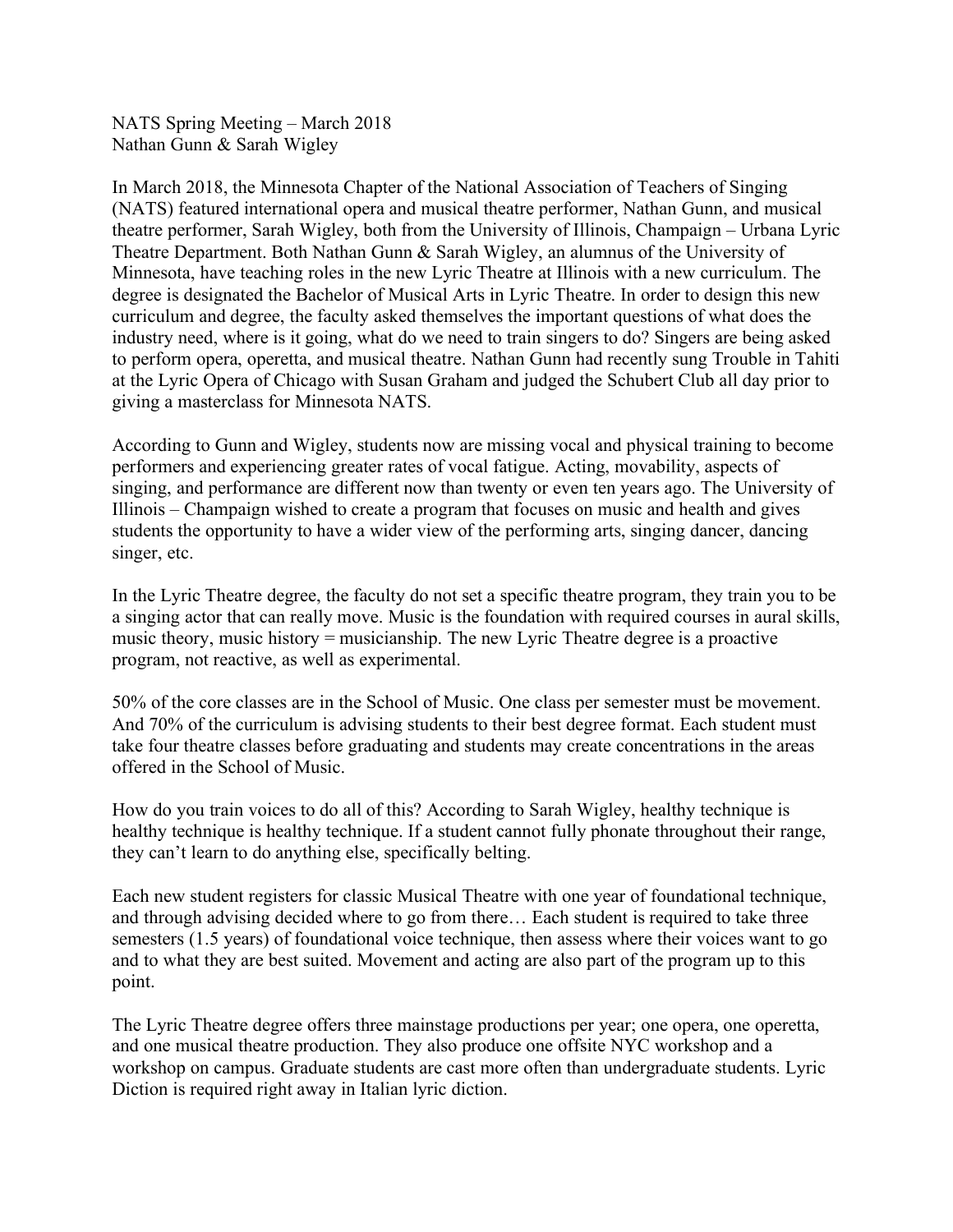## **Masterclass Notes:**

Nathan Gunn: The dirt under your fingernails is the simple answers to simple questions.

As a masterclass technician, he believes in stopping a lot, when you get something right, stop and repeat it and it grows from there…

## **Maddie – "In my Dreams" from** *Anastasia***:** *The Musical* **(Kirsten Thayer – teacher)**

- Sarah Wigley (SW) Mainly head dominant production for Maddie
- Speak low parts, hand on the chest  $-C#$  A below the treble staff
- "Feel like you're a reception for DisneyWorld" more mixed voice, less chest dominant vocal production
- "Put your hand on the larynx and swallow, feel like your larynx is chilling out, attempting to lower the larynx a little, less nasal resonance"
- "More head dominance than chest dominance"
- SW worked with the breath and release of the sound in a mixed voice
- Plug noise and say words keeping the sound out of the nasal passage/resonance
- Nathan Gunn "The sound is all interconnected, release more in your actual body to send the sound out. Don't work too hard to send the sound out"
- Nathan Gunn is more practical where does the sound come from? Your throat.
- "When you are more nasal, you are cutting off resonance somewhere..." (NG)
- "All the pitches that come out of your head, are being made by your mouth, tongue, and articulators… "
- "Trust the feeling, not the sound you hear"
- "Don't work harder than you have to... don't put extra air in places where it isn't needed"

## **David Timm – with Mark Bilyeu – teacher Teresa Tierney**

"Ein Mädchen oder Weibchen" – Mozart's *Die Zauberflöte*

Nathan Gunn worked with David Timm

- What are the three things he needs?
- Birds help him get the three things he wants... Food, wine, women
- What is singing? Making sounds and music with your voice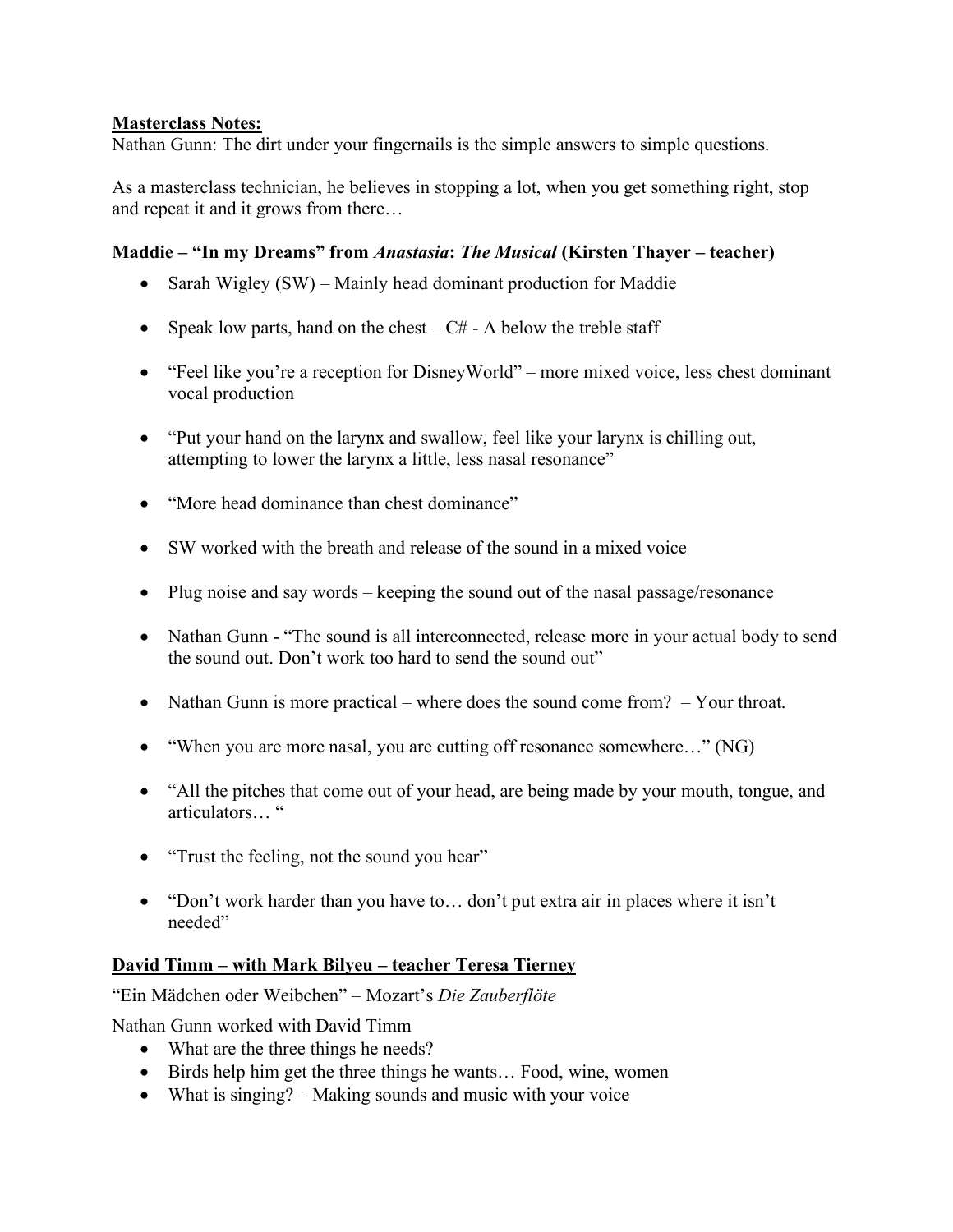- Simplify it more using breath to fill resonance
- Speaking on pitch sustained speaking on pitch
- Tell us a story.
- When your hands want to come up, drop them...
- In between the first and second verse more drinking, more heated/adamant
- The opera was written for Emmaunel Schickanader who owned the theatre and sang the part of Papageno
- Think of something you just love...
- Have a movie going on in your head of the scenario you are in... very clear, something you want the most, the thing you really like
- He's finding his PapagenA
- Everything he wants in life... Do you have anything in life that is kind of like that?
- Think about your favorite food... and go with that...
- Plain cheesecake with graham cracker crust with raspberry preserves on it, the fireplace is on, candles are lit, etc.
- Spongebob Squarepants doesn't get a promotion and goes on an ice cream bender in the ice cream parlor, that is this song!
- You have to see it, smell it, taste it.
- When you get nervous before you sing, there are things you can do with your body to help you relax.
- Rest on one of your legs, your posture looks more athletic, you look more relaxed
- The breath in your oasis.
- Narrow your eyes, you become predator rather than prey
- Changes in the ocular (eye) muscles will change how you think
- If you can't wrap your mind around it, wrap your body around it

## **Lauren Senden with Jesse Beulke (teacher Stephanie Thorpe)**

"On the steps of the palace" – *Into the Woods* by Stephen Sondheim

Sarah Wigley worked with Lauren Senden

- So healthy, very even [vocally]
- You make this song look so easy
- Tricky acting-wise
- Teachers are doing wonderful work with these young students
- 17 years old
- Raise the stakes all the time
- Greater sense of urgency
- Needs more urgent feeling
- More intensity
- Life and death
- Play a little game sandwich game
- When she claps, change your emotional situation
- You're such a great little actress, so nuanced
- Feeling like there's a lot of speech going on, that's something you've obviously worked on